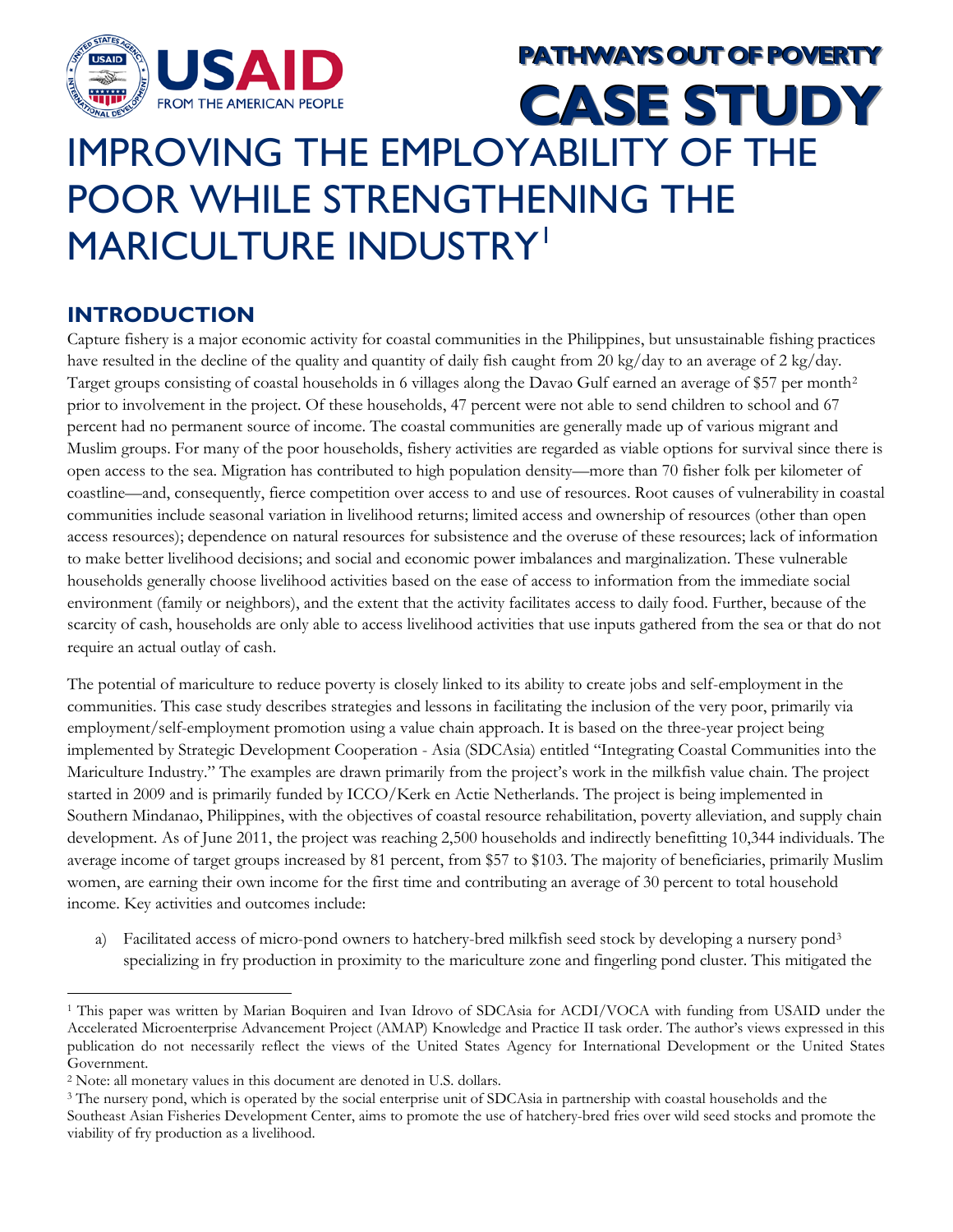seasonality of operations, promoted optimal utilization of ponds, and reduced production costs and fingerling mortality.

- b) Promoted simplified Good Aquaculture Practices (GAqP) protocols anchored on indigenous technology and training of community-based providers to facilitate implementation and compliance among farmers. This has helped fingerling operators to increase the survival rate from 50 percent to 70 percent. For the grow-out (from fingerlings or juveniles to marketable size) cage operators, production yields increased by an average of 10 percent, which in turn benefited caretakers or those hired by owners to take care of the fishes and daily maintenance of the cage or pond. The introduction of GAqP also spurred the demand for: a) net makers, cleaners and lifters; b) divers to monitor water quality, cage condition, sampling; and c) bamboo cage builders.
- c) Facilitated upgrading of post-harvest facilities and the capacity of the coastal poor to provide post-harvest and other logistical services. This has reduced post-harvest losses, and provided employment and a venue for trading activities involving the poor.
- d) Supported the set-up of community-based processing of milkfish products, which provides employment for women, promotes value addition, facilitates market entry, and provides a healthy protein source to consumers.
- e) Supported a gradual transition to an all-natural farming system to reduce production costs and environmental degradation while strengthening Davao's unique selling position as a supplier of all-natural milkfish.
- f) Improved flow of information, collaboration, and shared standards along the chain. Feed companies are providing embedded services to clients, and grow-out cage operators coordinate stocking and harvesting schedules to prevent surplus in the market.

## **TARGETING AND VALUE CHAIN SELECTION**

**Target Groups**: Helping households to move out of poverty does not necessarily entail working exclusively with the poor or in areas where they live. It is not enough to provide the poor with skills to improve income generation and asset building capacities; the environment and market system around their livelihoods must be growing and vibrant, which requires the concerted efforts of stakeholders. The project thus decided not to limit the target groups to the very poor. This way, the more progressive, and often wealthier, members of the community could "pull" the most vulnerable and champion the change process by showcasing the benefits of the initiatives. To encourage ownership over the activities, the project had households self-enroll. The project also did not want to explicitly categorize households into levels of poverty since this would negatively impact their confidence, and promote self-pity and expectations of dole-outs.

Although the project did not work exclusively with the poor, a mapping was conducted prior to the start of the project to identify specific villages with a high incidence of poverty using government statistics and the USAID poverty assessment tool. To promote participation of the very poor, the project held competitions on skills related to mariculture opportunities as an entry point to promote self-enrollment in skills training. The competitions usually attracted the very poor since they had the opportunity to stand out in the community and earn small prizes. The project also held regular livelihood and business orientations targeting the very poor. Initially, these were orientation meetings for applicants of micro-franchise packages offered by the project. However, micro-franchising to encourage enterprise creation was discontinued in the second year of the project due to low repayment rates, cheating and the high cost of transactions vis-à-vis outreach. The project thus shifted the focus of orientations to employment/self-employment opportunities and related trainings. Invitations were given in collaboration with local leaders. In the end, the very poor comprised 85 percent of the target groups, with the majority Muslim.

**Value Chain Selection:** The main criteria used during the selection process revolved around the growth potential of the shortlisted subsectors, and whether growth in these sectors would lead to high employment or enterprise creation. In emerging industries, backward and forward linkages are usually still being established, providing room for new entrants. In SDCAsia's experience, the ability of a subsector to accommodate new entrants hinges on market growth and the capacity of the chain to respond to changes in market trends. Further analysis was carried out on shortlisted subsectors related to: a) employment/self-employment opportunities and entry barriers for the very poor; b) proximity and familiarity of the very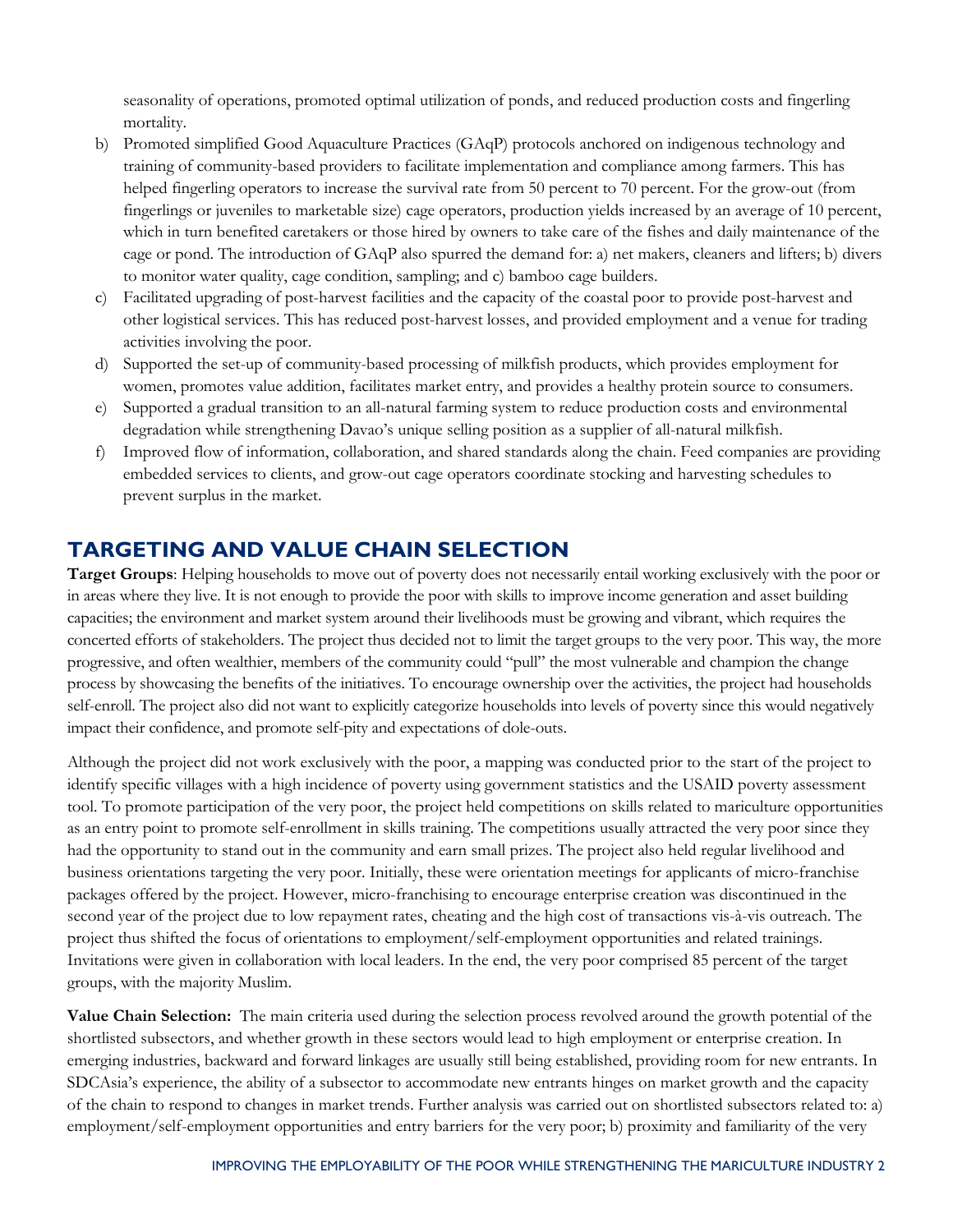poor to the work environment; and c) potentials for the poor to take on critical functions in the value chain or support markets rather than marginal activities. Based on these criteria, the mariculture industry was selected. The project took a multi-species/multi-value chain focus (milkfish, seaweed, high-value fish species) to reduce risks, mitigate seasonality, and provide diversified income opportunities for the very poor.

### **FACILITATING THE GAINFUL PARTICIPATION OF THE POOR**

SDCAsia's intervention model, aimed at enabling the coastal poor to step out of extreme poverty, is anchored on the participatory identification of constraints in the mariculture industry that have the greatest impact on improving its competitiveness and creating eco-friendly income-generation opportunities for the poor. The project also aimed to provide the coastal poor with the means and platform to build assets and maximize those available (human capital, financial, social, physical, and environment/natural) in order for them to take on critical value chain or support market functions. At the same time, the project worked to strengthen the ability of the value chains to penetrate more lucrative or differentiated markets and thus enable them to provide more opportunities for the gainful participation of the poor.

#### BUILDING BLOCKS TO PROMOTING AND IMPROVING EMPLOYABILITY OF THE VERY POOR

*Identification and selection of livelihood opportunities for promotion.* In collaboration with industry actors, the project identified business solutions to gaps in the industry, including parameters and standards required. *Appendix A.1* highlights the key constraints and corresponding opportunities in the Davao mariculture industry—particularly the milkfish subsector. Several key factors had to be considered in selecting the livelihood opportunities to promote. The majority of operators of cages and fishponds do not live near their farms. At the time when the Mariculture Zone was set up in 2007, the tendency was for cage operators, traders, and consolidators to bring in their own workers whom they trust even though households in the area understood the local ecology better than the "outsiders." This highlights the importance of trust in addition to technical competence when looking at employment, since labor plays a central role in production risk management. Since the majority of the poor do not own cages or farms, the benefits to the poor from new or improved technology lie in employment generation potential. Thus in addition to assessing the contribution of new technology in increasing the profitability of operations, utmost consideration was given to its effect on employment generation. Together with representatives of the target groups and industry actors, livelihood options were assessed during the market and value chain analysis based on: social/cultural viability; technical and economic feasibility; absorption capacity of the industry; institutional sustainability; and environmental sustainability.

*Awareness campaign on livelihood opportunities.* At the start of the project, a campaign was conducted to disseminate information on income generation opportunities, motivate the poor to search for their own mariculture opportunities, and instill hope among the target groups since the majority had a fatalistic attitude ("I will die as a poor fisher folk," "God/Allah will take care of us") or had bad experiences (like non-payment by investors when harvest was less than break-even). As

#### Table 1: Project-Promoted Livelihood Activities

**LOGISTIC SERVICES: caretakers, harvesters, net makers, sorters ENTERPRISE VENTURES: Fishponds/ fingerlings, fresh fish trading, processing plants, processed fish products trading**

```
SIDE ACTIVITIES: poultry, swine, crab fattening
```
of December 2011, this campaign was taken over by the administrator (from within the target group community) of the post-harvest facilities and the logistics association. Aside from the prestige of being trustworthy, the logistic providers are also are able to earn commissions from suppliers or paid by investors for sourcing labor.

*Facilitate skills acquisition through set-up of BDS delivery schemes*. SDCAsia engaged in the participatory development of training modules with the target groups as well as industry actors who set standards. Training included GAqP and Good Manufacturing Practices. The project then trained providers to ensure alignment with the learning aptitude of target groups. Services are generally delivered via peer coaching, embedded services (from input suppliers, feed companies, traders, cage investors, etc.), government extension services, and apprenticeship programs in collaboration with polytechnic and vocational schools. Training on farm production and GAqP are now handled by the private sector.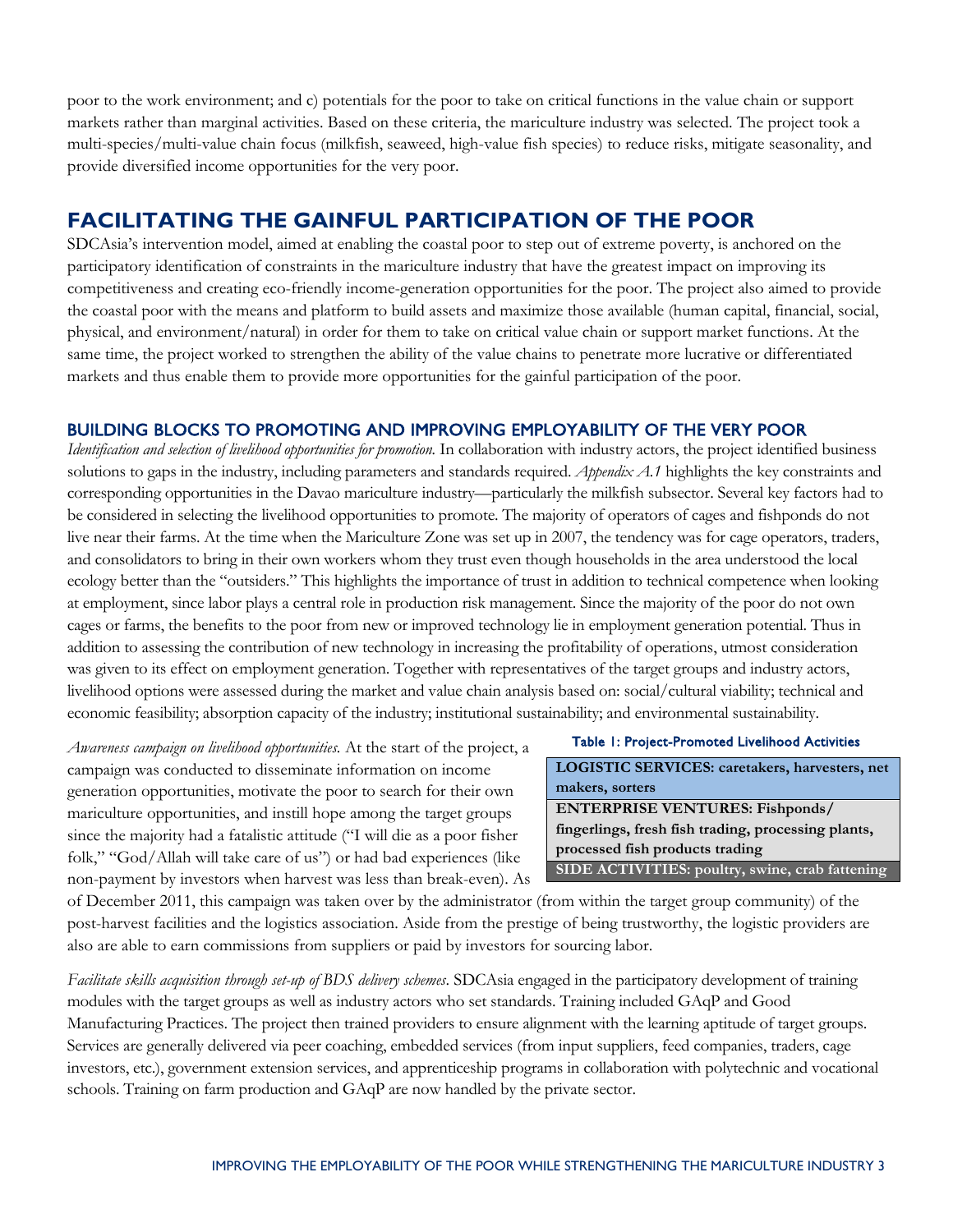*Facilitate access to tools and infrastructure necessary to pursue livelihoods.* This is usually done by establishing common service facilities co-funded by the private and public sectors, with a one-time project contribution of \$6,000 to \$8,000. These facilities are self-financing through fees. The Mariculture Association, which owns the facilities, has agreed to provide 15 percent of the harvest rental fees to the harvesters group as a community development fund. The harvesters group in turn provides the labor for the daily maintenance of the facilities. Employers (cage owners) provide small equipment like outriggers (\$1,200) that are crucial for caretakers and are necessary for the transport of feed and other materials.

*Build-up social and human capital through promotion of collective groups*. The formation of collective groups provides the platform for promoting compliance to service performance and quality standards (enforcing labor supply chain governance), exchanging and sharing experiences, information and skills, reducing power asymmetries (with employers), and promoting peer support and access to social services such as health insurance.

*Marketing campaign on available skilled labor.* The project held a marketing campaign that not only promoted the services offered by the poor and how these can benefit businesses, but also intended to reduce the aversion of industry actors to hiring people/ethnic groups from poor communities due to trustworthiness and reliability issues. Now, about 90 percent of the workers in the Panabo-Davao Mariculture Zone are residents in nearby communities. This activity was complemented with behavior change interventions to reduce or avert cheating (e.g., harvesters keep some fish for selling).

*Promotion of win-win/interdependent relationships between employers and the coastal poor.* The project takes advantage of festivals and social events as venues for value chain actors to socialize in informal settings and discuss issues that affect their business and the industry. During these events, the project organizes activities aimed at disseminating best practices and sensitizing the actors on how their actions affect their own businesses and others in the industry. Through the promotion of improving relationships for mutual gains, 85 percent of the cage operators offer rice subsidies (or something equivalent) to caretakers to ensure they can eat three meals. Caretakers became motivated to attend trainings to improve yields as operators offered a fixed salary plus incentives based on harvest results. Similarly, fish sorters strive to be fair so as to gain the trust of, and thus repeat engagements with, traders and cage growers. It has also become standard practice for traders and growers to give the small fishes to harvesters and sorters along with their fees.

*Promotion of group savings*. Among the main activities of groups initiated by the project is the set-up of group savings known as the "Paluwagan System." Under this system, members pool money (\$1/week) and take turns bringing home the accumulated amount every week, which individuals usually allocate for a planned expense such as repair of the house, startup capital for a small business, etc. After each member has their turn, the group may opt to invest the money accumulated in a small business. The aim is not only to save, but to help empower each other to initiate developmental strategies through collective action.

#### TRAJECTORY OF HOUSEHOLDS

SDCAsia defines poverty based on a hierarchy of concerns (see *Appendix A.II* for graphic). The first is food security, followed by education of children, based on the belief that investing in education provides a more secure pathway out of poverty. The third step is shelter security, and households consider investments related to livelihoods only after the basic needs are met. The quickest way to facilitate the gainful participation of the very poor in the value chain was to enable them to provide critical services/labor where they already had some basic experience. With further training, they developed some degree of specialization and, consequently, received higher incomes. Once they gain confidence and are exposed to various opportunities in the chain, the project builds up their skills to perform specialized or multiple tasks.

The regularity of predictable payments insures against risks and enables the poor to move into activities with higher returns. Women in the target groups began to diversify into livelihood activities outside of the aquaculture sector, such as Avon dealerships and food stalls, to mitigate risks from natural disasters. Men more frequently diversified their sources of income by acquiring skills to provide a wide range or a package of services to the same set of clientele. (See *Appendix B* for trajectory graphs of the target groups.)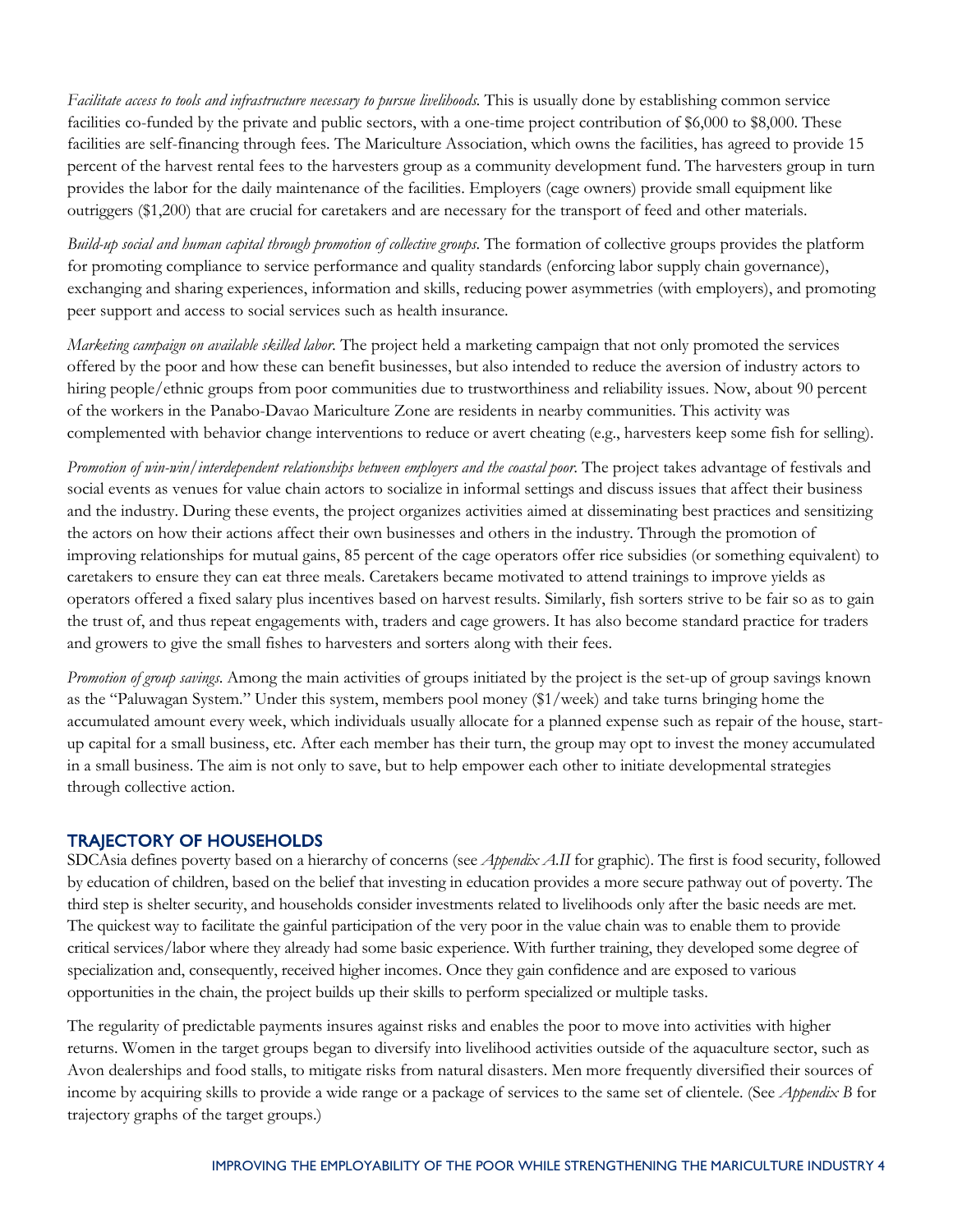# **CONCLUSIONS**

- 1. For welfare programs, targeting is an effective mechanism to channel public subsidies to the extreme poor and minimize the leakage of the benefits to others. In projects using a value chain approach, including only the very poor can isolate them from the most dynamic actors in society and from mainstream economic growth. At the same time, it is important to put in place measures that promote the participation of the very poor. Their extreme vulnerability and high aversion to risks (or activities considered non-productive, like attending meetings) often renders them unwilling to participate in project activities. For the very poor to participate, it is often important to first build up their confidence.
- 2. To facilitate the graduation of households from extreme poverty, attention must be given to the expected growth of the sector as well as the quality and nature of employment being generated. A common trade-off is the quantity of workers absorbed versus their vertical position along the value chain. In crafting strategies to improve value chain competitiveness, consideration should be made towards making it more "pro-poor," which entails understanding the structure of rewards for participation. Assisting firms to move into differentiated products or premium markets can improve their capability to offer better income and working conditions to the poor.
- 3. A focus on the creation/promotion of jobs and enterprises vital to the competitiveness of an industry provides the platform for sustainability. In this project, enabling the poor communities to meet the standards of the healthy food market secured their position in the chain and restored coastal resources to provide for future generations.
- 4. It is critical to assess the market throughout the project cycle to ensure that livelihood generation activities do not create market saturation. On a regular basis, the project should monitor the capacity of the industry to absorb new entrants. SDCAsia's employment and enterprise creation activities are done in phases to align them with growth trends, market absorption, and carrying capacity of eco-systems.
- 5. The project has more success engaging value chain actors in asset transfer initiatives and provision of safety nets to the poor if these are promoted within the context of business gains rather than philanthropy. Asset transfers and safety nets should be designed in a way that is beneficial to both the actors and the poor households. Lead firms that are less constrained by competition have a higher likelihood of playing a more exploitative role in the chain. It is also necessary to make the poor "attractive" to the industry actors. This can be done by increasing the traditional knowledge and skills of the very poor, and then building the actors' confidence in them through sensitization and demonstration.
- 6. Social capital (formal and informal networks) is very important for the coastal poor on positive trajectories and is an important buffer against downward mobility. As the poor climb the economic ladder, it becomes more important for them to be part of economic networks to develop joint interests and access more opportunities. Through exposure to other actors in the chain, harvesters were able to diversify into other activities such as becoming intermediaries between fingerlings consolidators and cage investors. For the poor to participate in networks consisting primarily of non-poor, it is important that they have something attractive to offer.
- 7. The following conditions and characteristics seemed to shape individual trajectories and separated the "fast climbers" from the "slow climbers:" being outgoing/entrepreneurial and aggressive in pursuing market opportunities by linking up with peers that can complement or strengthen their offers to the market; having strong family support and fewer dependents; and having diversified income streams or multiple household members contributing to income.
- 8. For risk-averse households, traditional self-help savings systems such as the "paluwagan" or "merry-go-round" may be more viable mechanisms than formal microfinance programs in enabling the poor to access lump sums for investment or consumption, since they do not entail interest payments or risk of debt. Group savings have also promoted investment planning, which can serve as a stepping stone to the more formal financial services.
- 9. Our experience has shown there is a fundamental need to increasingly integrate behavior change interventions in value chain development projects, and to be sensitive about the role deep poverty can sometimes play in reinforcing behaviors that will negatively impact an individual's ability to transition upwards out of poverty.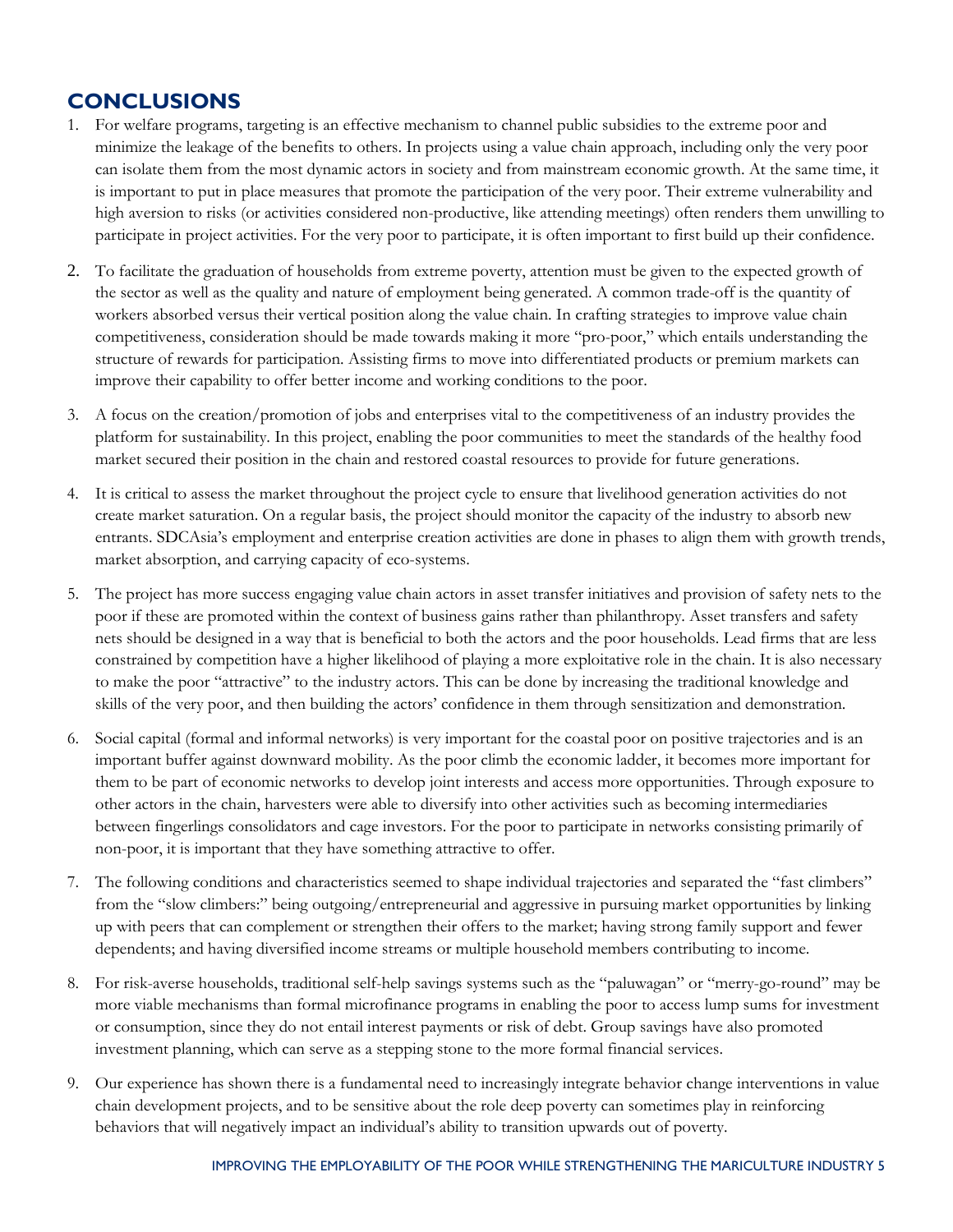# **APPENDIX A:**

#### I. CONSTRAINTS IN THE MILKFISH SUBSECTOR AND ITS IMPLICATIONS TO TARGET GROUPS

| Constraints                                                                                                                                                                                                               | <b>Opportunities/Implications to Target Groups</b>                                                                                                                                                                                                                                                                                                                                                                                                                                         |
|---------------------------------------------------------------------------------------------------------------------------------------------------------------------------------------------------------------------------|--------------------------------------------------------------------------------------------------------------------------------------------------------------------------------------------------------------------------------------------------------------------------------------------------------------------------------------------------------------------------------------------------------------------------------------------------------------------------------------------|
| • Unstable supply of fingerlings due to<br>dependence on wild fries/ shortage of<br>fingerlings some months<br>• Poor-quality fingerlings<br>• High cost of fingerlings due to transport<br>and production inefficiencies | • Target groups with Fishpond Lease Agreement may want to shift to fingerlings production. Grow-out of<br>brackish water milkfish has a longer culture period, higher production costs, and lower market price<br>compared to marine culture<br>• Involvement in fry production and distribution<br>• Development of pool of local harvesters<br>• Development of expanded base of skilled and trustworthy caretakers to encourage those who have left<br>their ponds to resume operations |
| • Poor feed management/increasing cost of<br>feeds resulting in low profitability and<br>decreasing numbers of grow-out investors                                                                                         | • Technical and skills upgrading of caretakers; improved profitability of cages can lead to increased<br>incomes for caretakers<br>• Improve skills and demonstrate trustworthiness of local people to motivate grow-out investors to hire labor<br>from nearby communities<br>• Promotion of natural feeds, which will reduce cost by 15% and provide employment and business<br>opportunities for communities.                                                                           |
| • Weak compliance to GAqP, which<br>undermines sustainability and profitability<br>of operations                                                                                                                          | • Implementation of GAqP will increase the demand for the following services: weaving and installation of<br>nets, net lifting and cleaning, water/fish sampling, cage repairs, maintenance of outriggers                                                                                                                                                                                                                                                                                  |
| • Poor harvest facilities (e.g. makeshift<br>tents) and practices result in quality<br>deterioration<br>• No regular pool of trained harvesters and<br>sorters                                                            | • Align indigenous skills of coastal households to GAqP and GMPG to boost demand of services as<br>harvesters and sorters<br>• Potential business in food catering during harvests<br>• Encourage ice plant to set up satellite retail unit within the mariculture zone - employment opportunity for<br>coastal households                                                                                                                                                                 |
| • Lack of value adding; fish mainly sold<br>fresh within Davao. When there is an<br>abundant supply of fish from the wild,<br>price of milkfish decreases significantly.                                                  | • Women can be trained in processing of gourmet milkfish products<br>• Common service facilities for deboning and degutting<br>• More households could do value adding activities (retail; supply of raw materials)<br>• Added-value in forward linkages is likely to have a positive gender bias for women.                                                                                                                                                                               |

#### II. SEQUENCING OF INTERVENTIONS AND CONCERNS